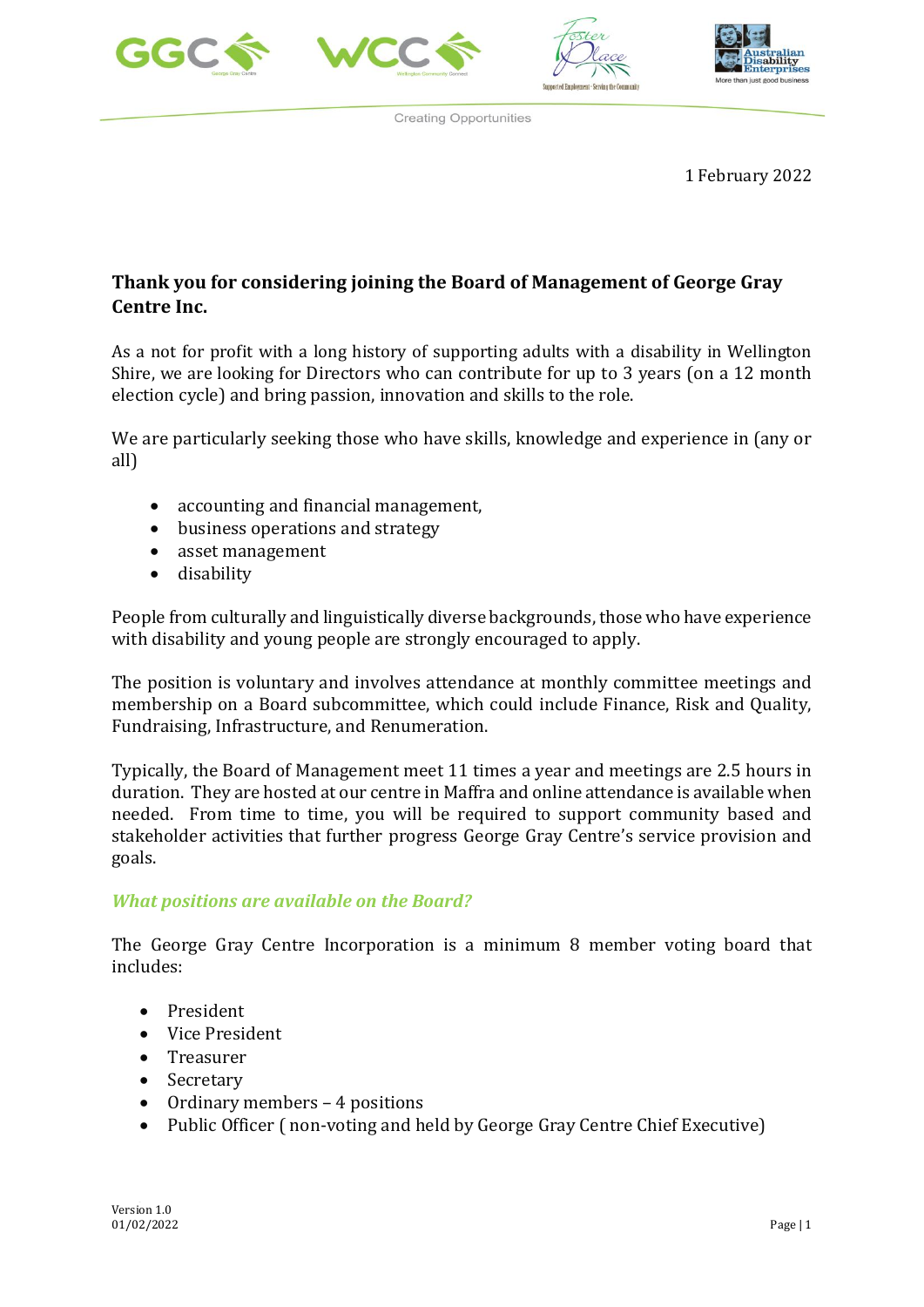







### *How do I learn more about the role?*

Enclosed in this pack is further information relating to the position:

- George Gray Centre Board of Management role statement
- Nomination form
- George Gray Centre Inc Membership form, which is a requirement of the Rules of Association
- George Gray Centre Inc Rules of Association

Alternatively, if you would like to have a confidential discussion please contact David Anderson on telephone 0487 824 368 or email [jleslie@georgegray.org.au](mailto:jleslie@georgegray.org.au)

#### *How do I apply and how are Board members elected?*

Board of Management members are elected annually at the AGM. **Nominations for the 2022 year close on Friday, 11th February at 12.00pm. Please submit your nominations to jleslie@georgegray.org.au**

To nominate for the Board, you must complete the Nominations form and have endorsement by two active members of the Association.

Nominations will be presented at the AGM on Wednesday, 16th February at 7.00pm. In the instance of multiple candidates for positions, a member vote by ballot card will be conducted.

Thank you again for your consideration in joining the Board of Management of George Gray. Should you require any further information please do not hesitate to make contact.

Yours sincerely

**David Anderson Board Chair George Gray Centre**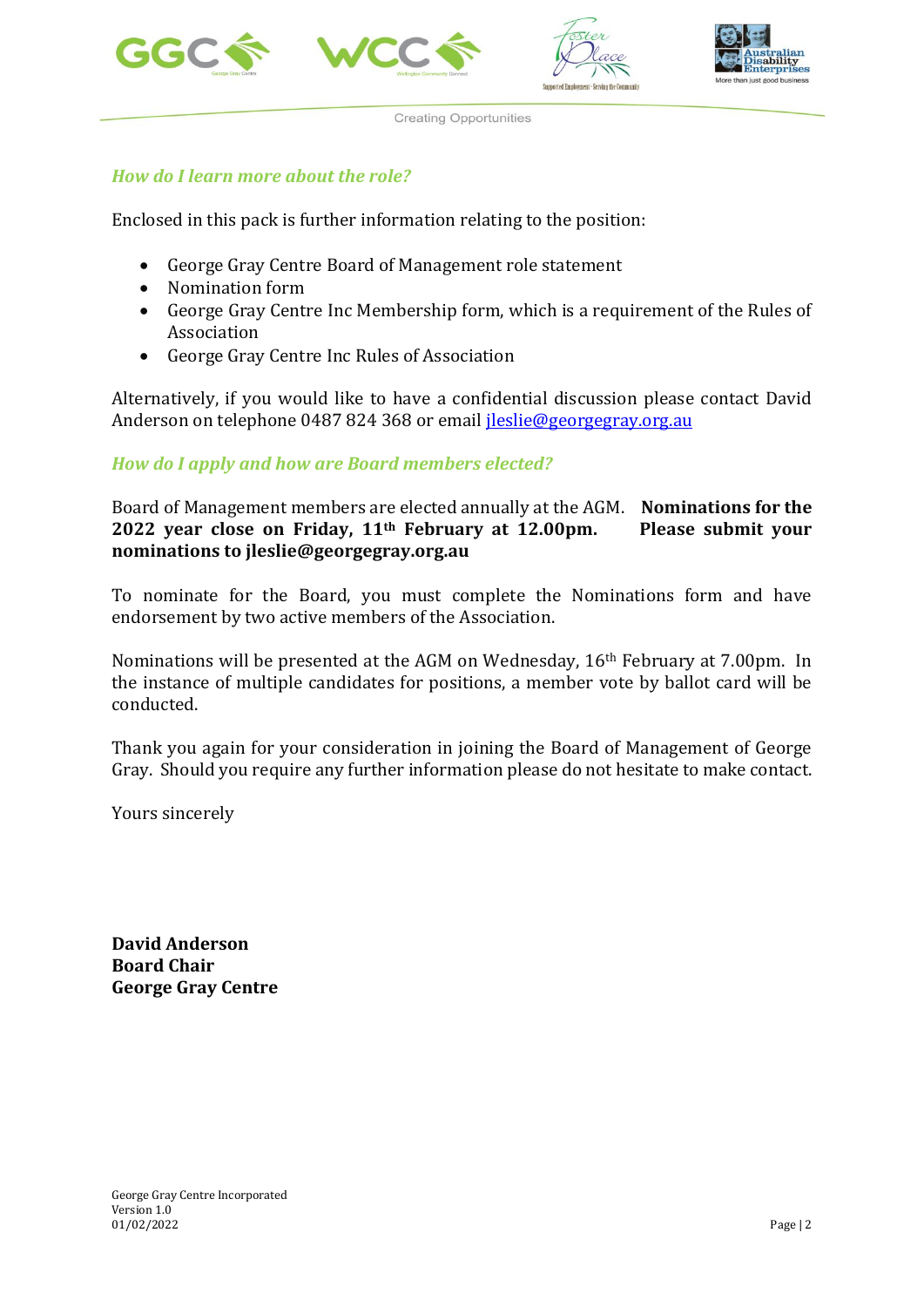







## **Role Statement George Gray Board of Management Role: Ordinary Member**

### **EXPECTATIONS OF THE BOARD AS A WHOLE**

George Gray Centre Incorporated is committed to the provision of services which will embrace access and inclusion, personal development, and independence of adults with a disability.

As the highest leadership body of the George Gray Centre Incorporated, and to satisfy its fiduciary duties, the board is responsible for:

- determining the mission and purposes of the George Gray Centre Incorporated
- selecting and evaluating the performance of the CEO
- strategic and organisational planning
- ensuring strong fiduciary oversight and financial management
- fundraising and resource development
- approving and monitoring George Gray Centre Incorporated programs and services
- enhancing George Gray Centre Incorporated public image
- assessing its own performance as the governing body of George Gray Centre Incorporated

## **EXPECTATIONS OF INDIVIDUAL BOARD MEMBERS**

Each individual board member is expected to

- know George Gray Centre Incorporated mission, policies, programs, and needs
- faithfully read and understand the George Gray Centre Incorporated financial statements
- serve as active advocates and ambassadors for the George Gray Centre Incorporated and fully engage in identifying and securing the financial resources and partnerships necessary for George Gray Centre Incorporated to advance its mission
- leverage connections, networks, and resources to develop collective action to fully achieve George Gray Centre Incorporated mission
- be an active financial member of George Gray Centre Incorporated
- help identify personal connections that can benefit the George Gray Centre Incorporated fundraising and reputational standing, and can influence public policy
- prepare for, attend, and conscientiously participate in a minimum of 80% of all board meetings/activities held. As a guide 11 monthly meetings held annually.
- participate fully in one or more committee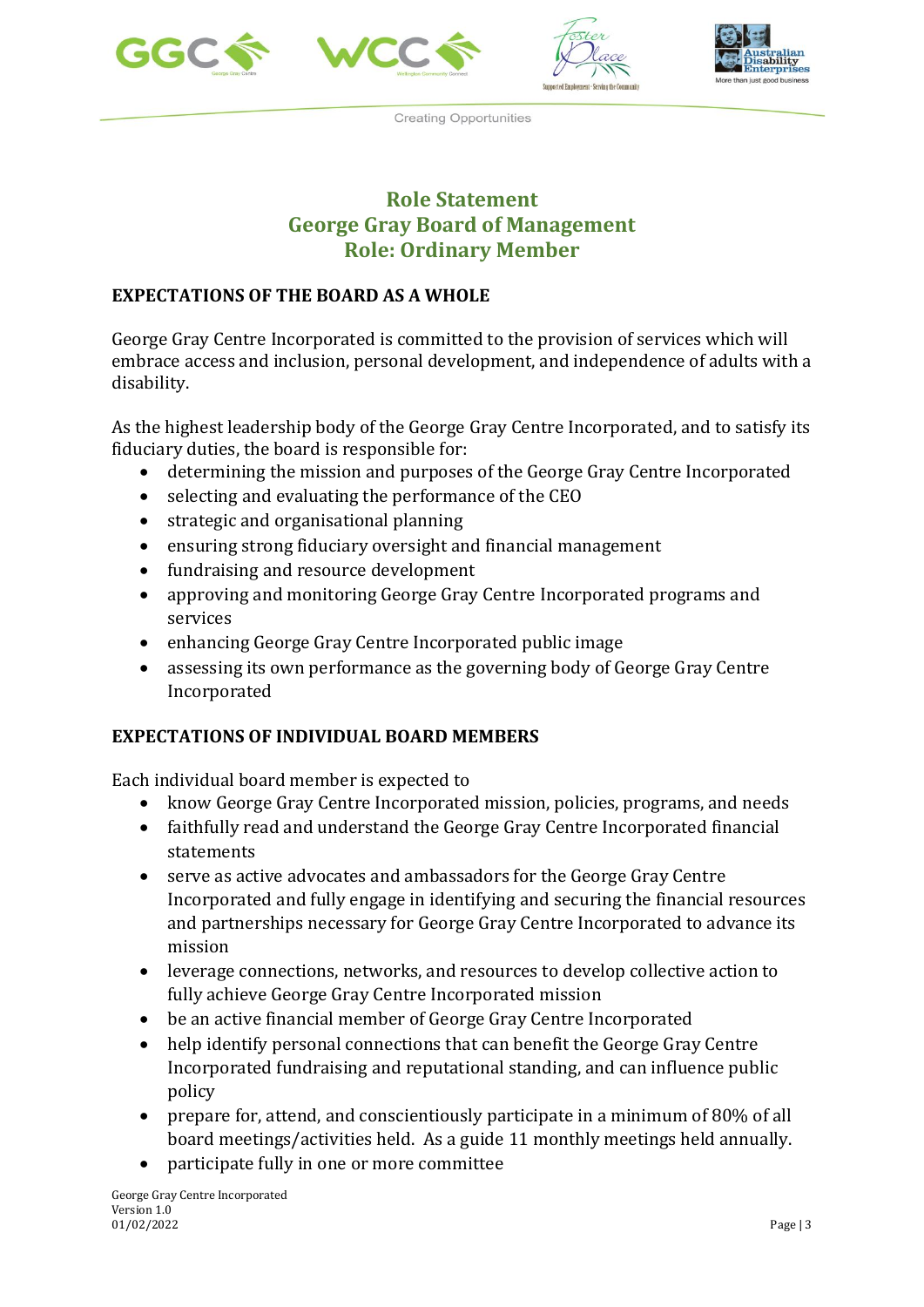







#### **BOARD MEMBERS ARE ALSO EXPECTED TO**

- follow the organization's bylaws, policies, and board resolutions
- sign an annual conflict-of-interest disclosure and update it during the year, if necessary, as well as disclose potential conflicts before meetings and actual conflicts during meetings
- maintain confidentiality about all internal matters of George Gray Centre Incorporated
- meet all requirements outlines in the George Gray Centre Incorporated Rules of Association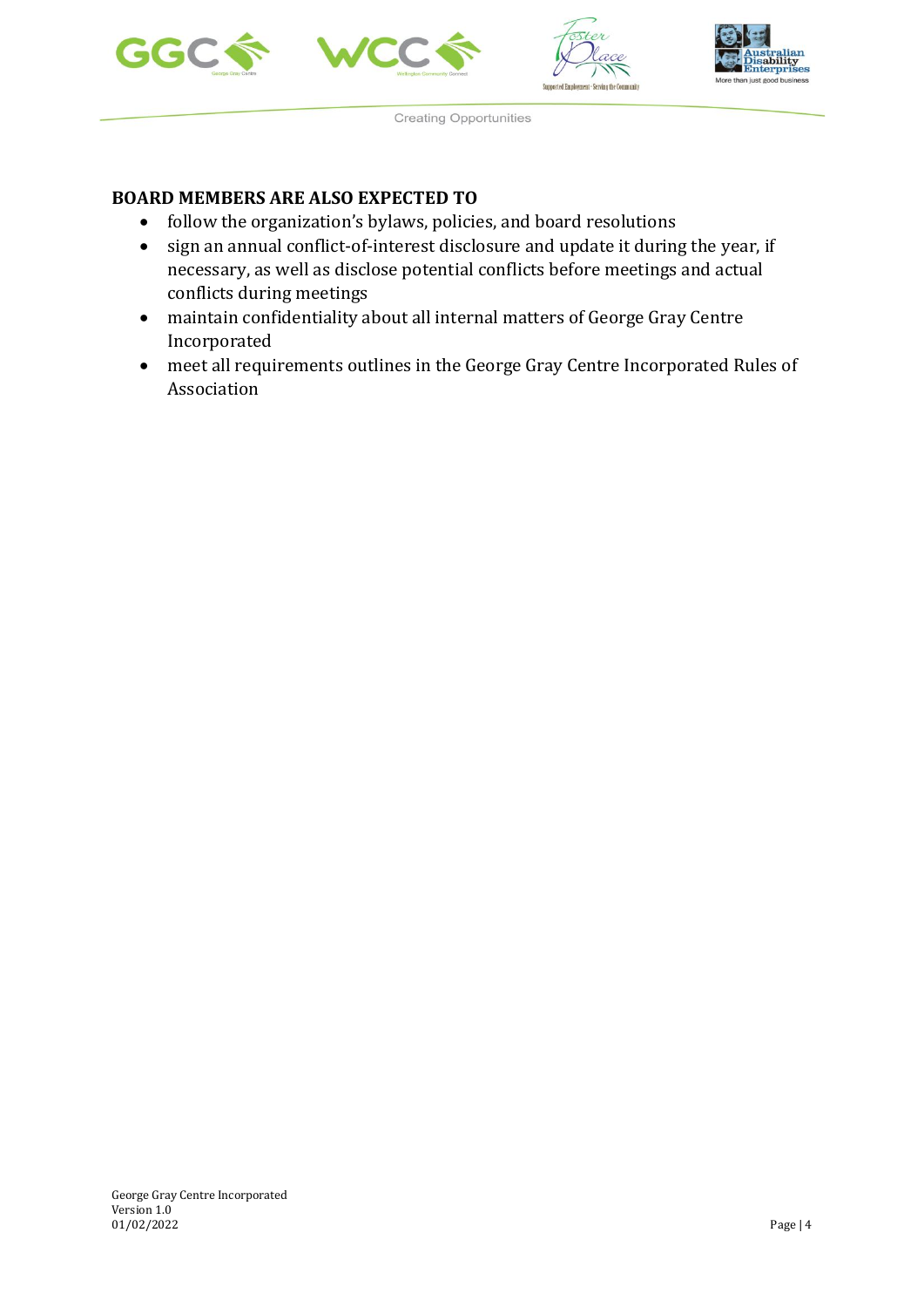





## **Board of Management Nomination Form Please email your form to jleslie@georgegray.org.au**

| being a financial member of George Gray Centre Incorporated, DO HEREBY NOMINATE:                                                                                                                              |
|---------------------------------------------------------------------------------------------------------------------------------------------------------------------------------------------------------------|
|                                                                                                                                                                                                               |
| of                                                                                                                                                                                                            |
|                                                                                                                                                                                                               |
| for the position of:<br>President D<br>Vice President<br>the control of the control of<br>Treasurer<br>Auxiliary Representative D<br>Secretary $\Box$                                                         |
|                                                                                                                                                                                                               |
|                                                                                                                                                                                                               |
| Seconded by                                                                                                                                                                                                   |
|                                                                                                                                                                                                               |
| understand the conditions of the George Gray Centre Incorporated Rules of Association and am<br>willing to sign a Statement of Commitment and undertake an induction process if I am elected to<br>the Board. |

| Signature_ |  |
|------------|--|
| Date       |  |

*As per the George Gray Centre Incorporated Rules of Association, the following nomination form was fully completed and duly submitted to the Secretary no less than seven days prior to the holding of the Annual General Meeting.*

*Signed: \_\_\_\_\_\_\_\_\_\_\_\_\_\_\_\_\_\_\_\_\_\_\_\_\_\_\_\_\_\_\_\_\_\_\_\_\_\_\_\_\_\_\_\_\_\_\_\_\_\_\_\_\_\_\_\_\_\_\_\_\_\_\_\_\_\_\_\_\_\_\_\_\_\_\_\_\_\_\_\_\_\_\_\_\_\_\_\_\_\_\_\_\_\_\_\_\_\_\_\_\_*

*Name: \_\_\_\_\_\_\_\_\_\_\_\_\_\_\_\_\_\_\_\_\_\_\_\_\_\_\_\_\_\_\_\_\_\_\_\_\_\_\_\_\_\_\_\_\_\_\_\_\_\_\_\_\_\_\_\_\_\_\_\_\_\_\_\_\_\_\_\_\_\_\_\_\_\_\_\_\_\_\_\_\_\_\_\_\_\_\_\_\_\_\_\_\_\_\_\_\_\_\_\_\_*

*Position: Secretary (George Gray Centre Inc.)*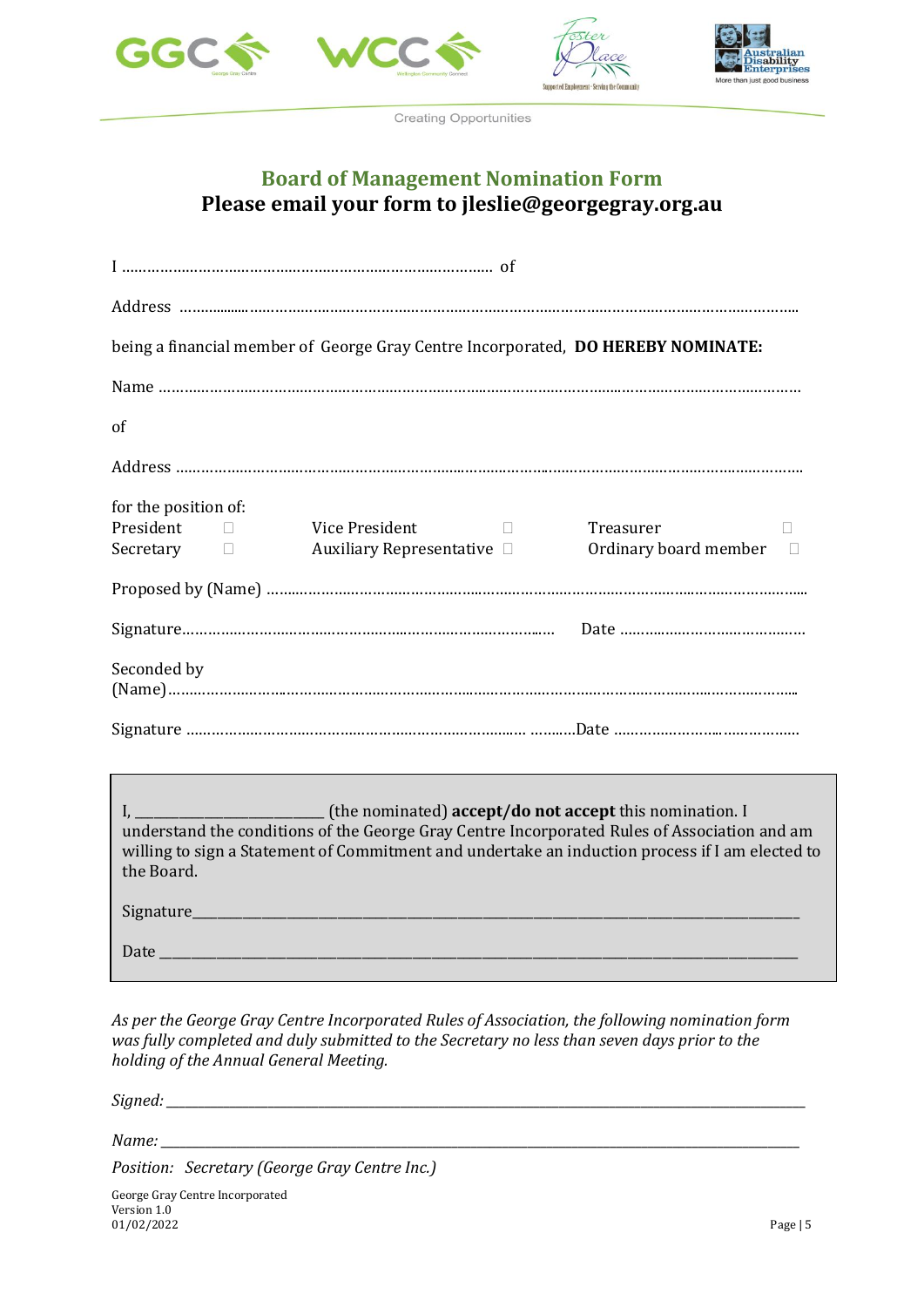





# **Application for membership of GEORGE GRAY CENTRE INC.**

I, …………………………………………………………………………………………………………… (Full name of applicant) of ………………………………………………………………………………………………………….. (Address) desire to become a member of George Gray Centre Inc. In the event of my admission as a member, I agree to be bound by the rules of the Association for the time being in force. Signature of Applicant ………………………………………….. Date ……………………………………. I, ………………………………………………….., a member of the Association, nominate the applicant, who is personally known to me, for membership of the Association. Signature of Proposer ……..………………………………………. Date …………………………………. I, ………………………………………………….., a member of the Association, second the nomination of the applicant, who is personally known to me, for membership of the Association. Signature of Seconder …………………………………………. Date ……………………………………